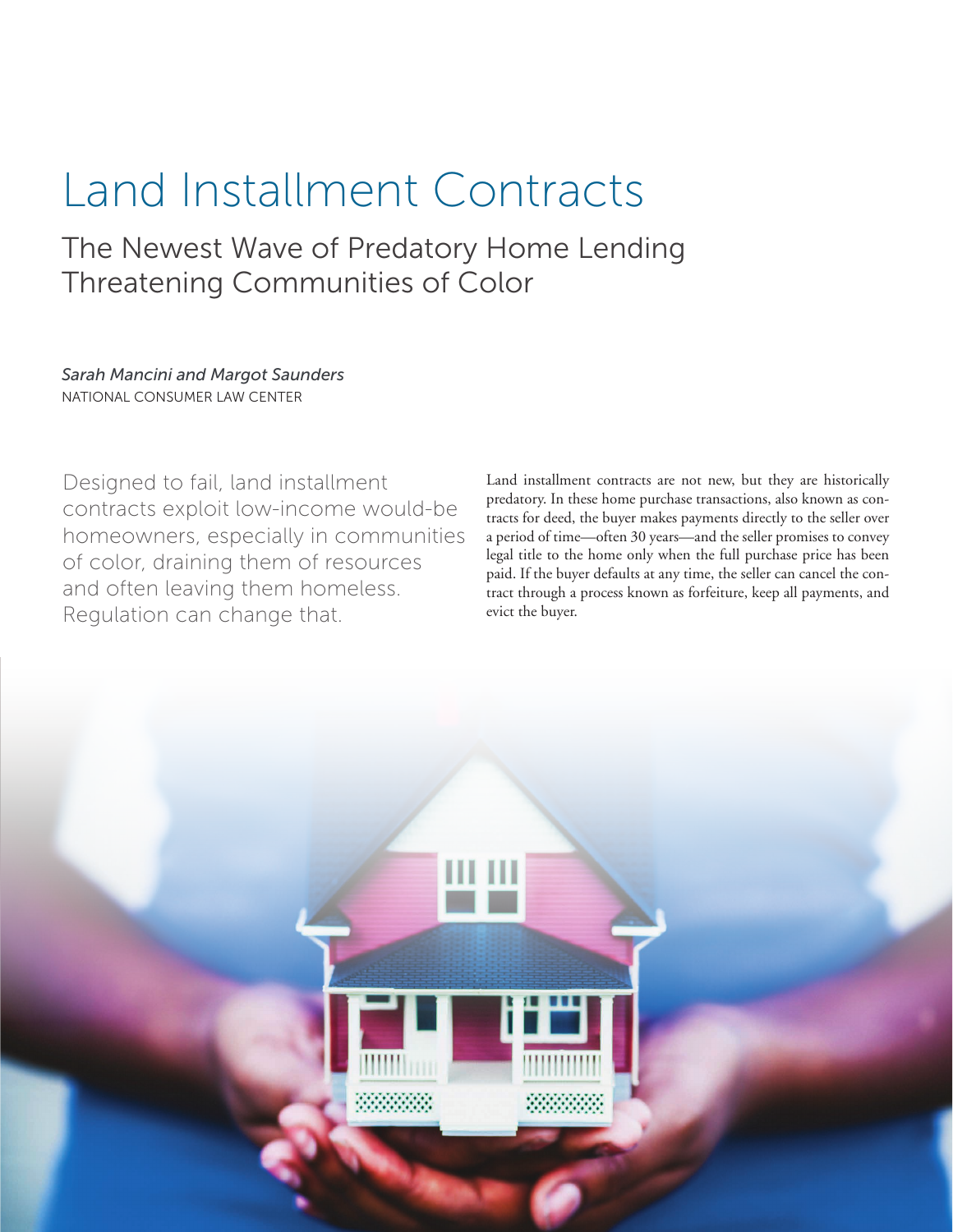

Percentage of Metro Atlanta Harbour Portfolio Properties in

 In the decades between 1930 and the late 1960s the systemic exclusion of African Americans from the conventional mortgage market facilitated the peddling of land contracts with inflated prices and harsh terms to residents of credit-starved communities of color, and in impoverished rural areas.

Until recently, the sellers of land installment contracts were primarily individuals with one or two investment properties. Now, in the wake of the foreclosure crisis, large companies with private equity backing are buying up large numbers of foreclosed homes, many from Fannie Mae and Freddie Mac bulk sales, and selling them to would-be homeowners through land contracts.<sup>1</sup> Companies like Harbour Portfolio, Vision Property Management, and Battery Point Financial are just some of the significant players using this business model.<sup>2</sup>

In mid-2016, the National Consumer Law Center (NCLC) conducted a series of interviews with attorneys across the nation about their cases related to land installment contracts.3 This article describes the lessons of those interviews, including the problems with land contracts and their impact on communities of color, and proposes a regulatory fix.

#### The Illusion of Homeownership

While land contracts are marketed as an alternative path to homeownership, contract buyers almost never end up achieving ownership. The contracts are designed to fail. Successive cancellations allow the sellers to churn more would-be homeowners through the same property, creating more profit with each new contract.

Land contracts are structurally unfair and deceptive because they shift all the burdens and obligations of homeownership to the buyers with none of the attendant rights or protections. Land contract buyers are typically obligated to make substantial repairs, which often include overhauls of essential systems like plumbing and heating or adding a new roof. Would-be homeowners invest considerable sums just into making their homes habitable, only to be evicted and lose everything after a default on payments.

Independent appraisals and inspections are seldom performed, and the contracts often require buyers to pay grossly inflated pur-

chase prices.4 Preexisting liens and mortgages are rarely disclosed, and, as land contracts are infrequently recorded, contract buyers' interests are unprotected.

### Impact on Communities of Color

Advocates report that the buyers in these transactions are almost exclusively people of color: African American or Latino homebuyers.<sup>5</sup> Marketing schemes appear to target African American and Spanishspeaking consumers for these toxic transactions. Specifically, companies advertise through signs in front of houses located in majority-minority neighborhoods and rely heavily on word-of-mouth referrals.6 One

company paid a kickback to a pastor of a primarily Spanish-speaking congregation each time he referred a buyer.7 An NCLC report notes, "One attorney reported that certain land contract sellers exploit homebuyers' vulnerable immigration status: Instead of evicting them through a court of law, which would allow them to raise defenses, the seller threatens to report them to immigration officials if they do not move out of the home."8

Atlanta Legal Aid attorneys conducted a search of property tax records in six metro Atlanta counties and found 94 properties currently held by Harbour Portfolio in the Atlanta area; most of these homes were likely being sold through land installment contracts as that is Harbour's business model.<sup>9</sup> Nearly all those properties (approximately 93 percent) were located in census blocks that are at least 60 percent nonwhite, and a significant majority were in census blocks that are at least 90 percent nonwhite. (See "Percentage of Metro Atlanta Harbour Portfolio Properties in Primarily Nonwhite Census Blocks.")

## Land contracts are structurally unfair and deceptive because they shift all the burdens and obligations of homeownership to the buyers with none of the attendant rights or protections.

The Atlanta case study is representative of a national trend. The same communities that were drained of wealth by subprime lending and the subsequent foreclosure crisis are now being victimized anew by land contract sales. While hopeful homeowners struggle to regain homeownership in minority communities, land contracts are siphoning away precious savings and sweat equity and postponing

## 10 spring 2017